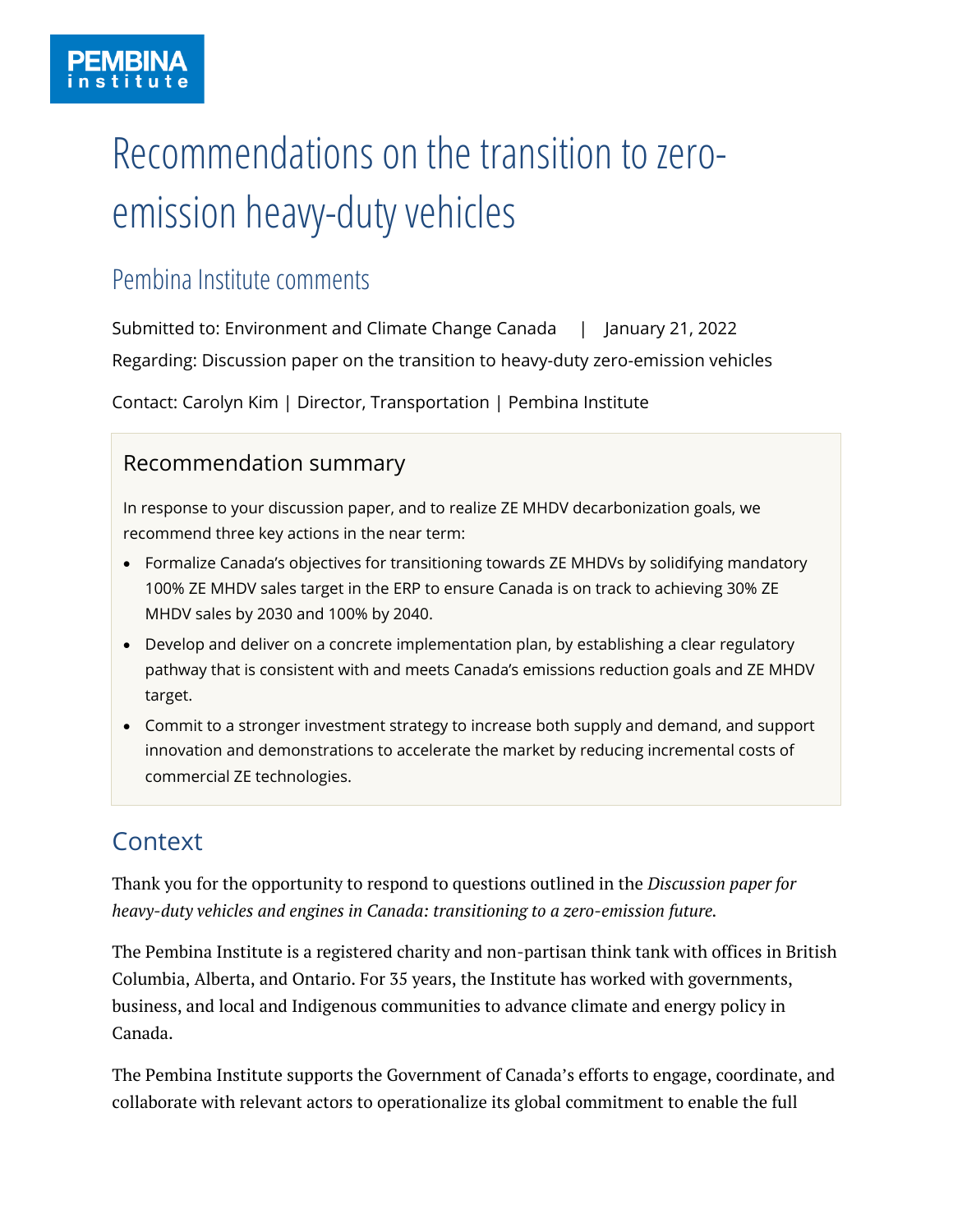transition to zero-emission (ZE) medium- and heavy-duty vehicles (MHDVs) by 2040, and to achieve net-zero by  $2050<sup>1</sup>$  Our comments are informed by over 10 years of research on transportation decarbonization, as well as insights from the Pembina Institute's Urban Delivery Solutions Initiative, $^2$  a national network of businesses and organizations working to create an efficient and low-carbon urban freight system in Canadian cities. 3

# Discussion and recommendations

# Canada needs to swiftly develop and execute a ZE MHDV strategy

While the federal government has begun to implement policies and programs to encourage ZE MHDV adoption and to develop supporting infrastructure, there are considerable gaps that must be filled to support an integrated clean transportation and energy system. In the absence of a national zero-emission vehicle (ZEV) policy and investment strategy for goods movement — from last-mile deliveries to the heavy-duty freight sector — market transformation has been slow, even for those companies that are eager to make the changes necessary for a clean economy. We've heard from businesses and fleet operators of various sizes that a more harmonized and consistent ZEV policy framework across Canada would make their transition planning efforts easier, particularly for those that have inter-provincial or national operations.<sup>4</sup> A national strategy to accelerate ZE MHDVs is especially necessary to address weak policy and market conditions in some regions.

That is why the Pembina Institute has commenced a new study to develop a national zeroemission MHDV strategy to achieve Canada's target of 100% ZE MHDV sales by 2040 and 30% by 2030. To inform the development of this strategy, we will undertake a modelling analysis to examine the impact of various policies on achieving the targets, and to understand the potential GHG emissions reduction and economic impacts. Over the coming months, we plan to work closely with relevant stakeholders such as Electric Mobility Canada and the Pembina Institute's Urban Delivery Solutions Initiative to inform the development of the strategy. We welcome the opportunity to provide more details to Environment and Climate Change Canada, and anticipate making the findings public this year, to inform the Government of Canada's path forward.

<sup>1</sup> Calstart Drive to Zero, *Memorandum of Understanding on Zero-Emission Medium- and Heavy-Duty Vehicles* (2021). <https://globaldrivetozero.org/site/wp-content/uploads/2021/12/Global-MOU-ZE-MHDVs-signed-20-Dec-21.pdf>

<sup>2</sup> Carolyn Kim and Cedric Smith, *Building a Zero-Emission Goods Movement System* (Pembina Institute, 2020). <https://www.pembina.org/reports/building-a-zero-emission-goods-movement-system-report.pdf>

<sup>3</sup> Pembina Institute, "Urban Delivery Solutions Initiative." <https://www.pembina.org/UDSI>

<sup>4</sup> *Building a Zero-Emission Goods Movement System.*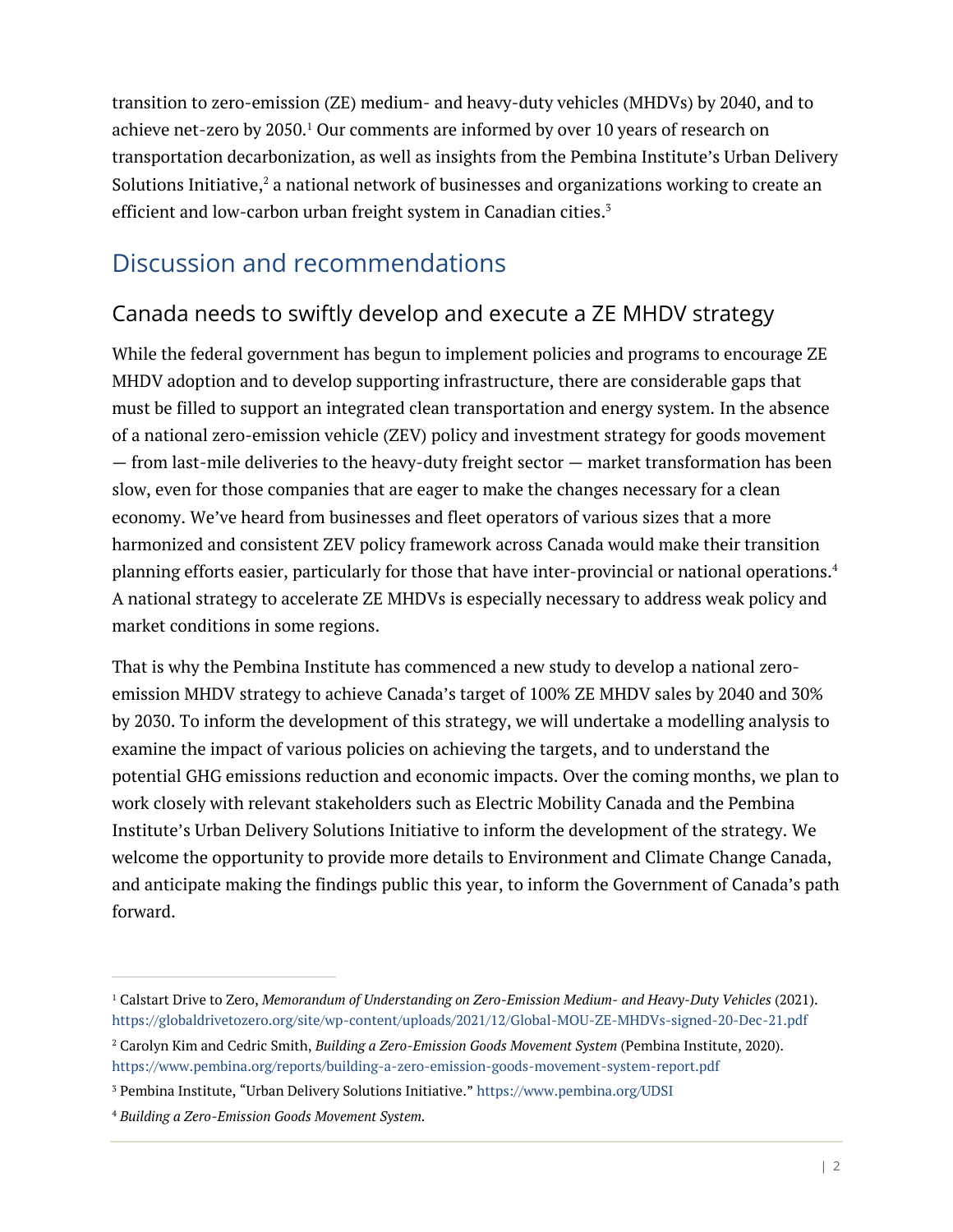## The economic and public health benefits of a ZE MHDV transition

A clear regulatory pathway for the ZE MHDV transition offers economic benefits to Canadian businesses and their workers as well as public health benefits, especially for Canadians living in urban centres.

At the moment, Canadian businesses are not positioned to reap the benefits of the coming ZE MHDV transition. A study by the International Council on Clean Transportation (ICCT) demonstrates that under current Canadian policy conditions, ZE medium- and heavy-duty vehicle sales are expected to be around 11% and 13%, respectively, by 2040 — well below Canada's target of 100% ZE MHDV sales by 2040.<sup>5</sup> The same study estimates that Canada's ZEV economy represents about \$1.1 billion of GDP (2015\$) and employs around 10,000 people. With current policies and programs in place, this is expected to grow to \$43 billion of GDP and 342,000 workers by 2040. The study concludes that with a stronger policy framework, consisting of a sales requirement and production incentives, this could reach \$152 billion and 1.1 million workers in 2040.

Canadians reap significant public health benefits when air pollution and emissions from internal combustion engine vehicles are reduced. A recent study from researchers at the University of Toronto found that diesel commercial vehicles in the GTHA are responsible for 9,810 years of life lost annually (or \$3.2 billion in annual social costs).<sup>6</sup> They concluded that removing 240 to 1,000 diesel trucks per day along the Highway 401 corridor and replacing them with alternative technologies like electric trucks or low-emission rail would save 1,310 years of life lost annually (or \$428 million in annual social costs). The transition to ZEVs can not only help improve public health, but also reduce the healthcare costs associated with air pollutioninduced diseases or conditions. Canadians who live in urban centres near major roadways are especially impacted by high concentrations of harmful air pollutant emissions stemming from polluting vehicles.<sup>7</sup> Trucks, in particular, contribute disproportionately to traffic-related air pollution in Canadian cities.<sup>8</sup>

<sup>5</sup> *Simulating Zero Emission Vehicle Adoption and Economic Impacts in Canada* (Navius Research Inc. for the International Council on Clean Transportation, 2021), 22. [https://theicct.org/publication/simulating-zero-emission](https://theicct.org/publication/simulating-zero-emission-vehicle-adoption-and-economic-impacts-in-canada/)[vehicle-adoption-and-economic-impacts-in-canada/](https://theicct.org/publication/simulating-zero-emission-vehicle-adoption-and-economic-impacts-in-canada/)

<sup>6</sup> Laura Minet et al., "Quantifying the Air Quality and Health Benefits of Greening Freight Movements," Environmental Research (2020) Vol 183.<https://doi.org/10.1016/j.envres.2020.109193>

<sup>7</sup> The Southern Ontario Centre for Atmospheric Aerosol Research, *Near-Road Air Pollution Pilot Study* (2019), 3 and 8. [https://www.socaar.utoronto.ca/wp-content/uploads/2019/10/SOCAAR-Near-Road-Air-Pollution-Pilot-Study-](https://www.socaar.utoronto.ca/wp-content/uploads/2019/10/SOCAAR-Near-Road-Air-Pollution-Pilot-Study-Summary-Report-Fall-2019-web-Final.pdf)[Summary-Report-Fall-2019-web-Final.pdf](https://www.socaar.utoronto.ca/wp-content/uploads/2019/10/SOCAAR-Near-Road-Air-Pollution-Pilot-Study-Summary-Report-Fall-2019-web-Final.pdf)

<sup>8</sup> *Near-Road Air Pollution Pilot Study*, 8.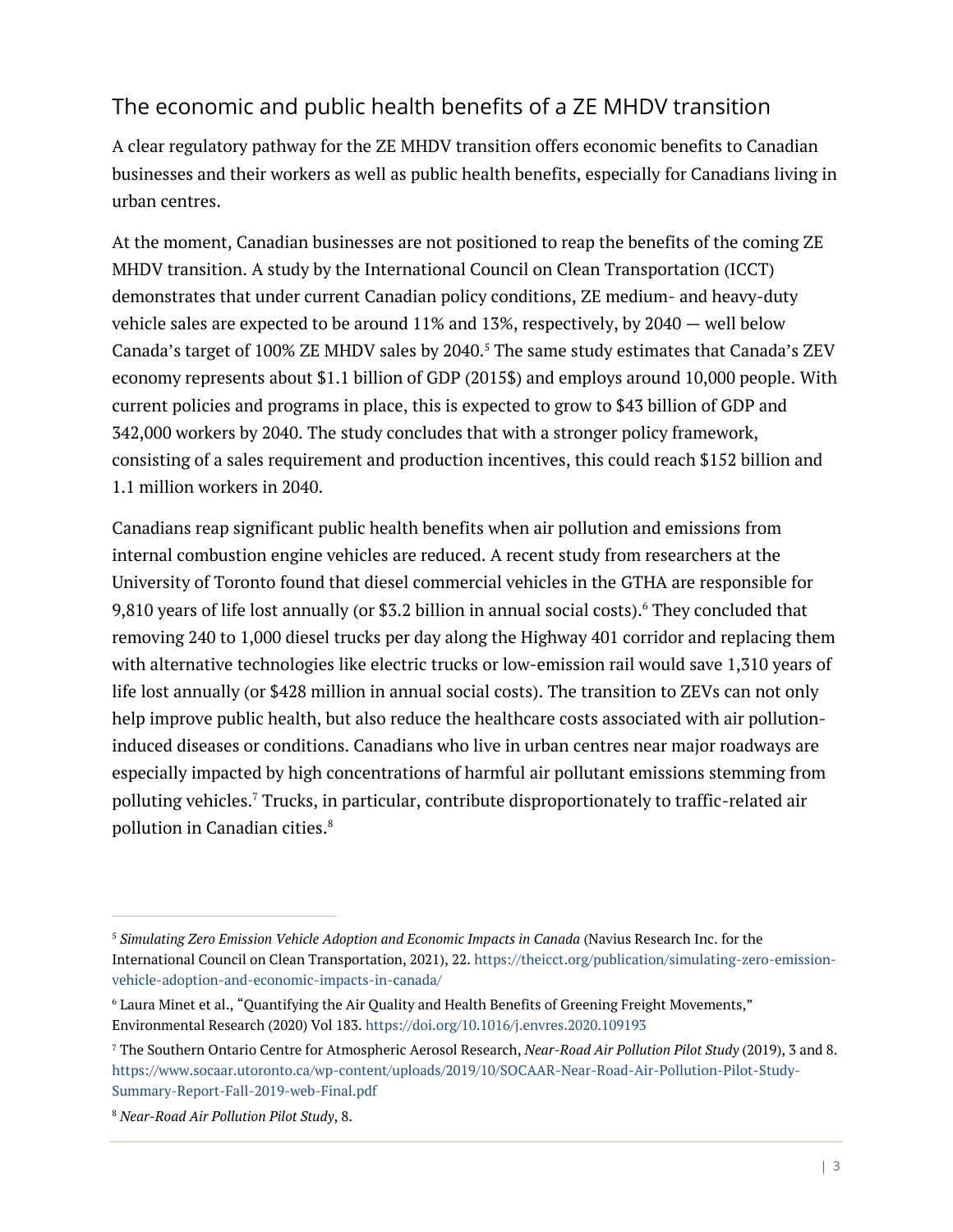# 1. Solidify mandatory 100% ZE MHDV sales target in the ERP

The forthcoming Emissions Reduction Plan must solidify Canada's commitment for manufacturers to sell new ZEVs by setting a mandatory target of 30% ZE MHDV sales by 2030 and 100% by 2040. This mandate will achieve the following public policy objectives:

- 1. **Achieve emissions reductions** that are real, permanent, quantifiable, verifiable, and enforceable, to support Canada's overall commitment to reduce emissions by 40-45% by 2030, and net-zero by 2050.
- 2. **Accelerate deployment of ZEVs** to achieve significant emissions reductions and support Canada's transition from internal combustion to electric powertrains.
- 3. **Provide market certainty** for zero-emission technologies and fuelling infrastructure to guide the acceleration of ZE MHDVs. Create a self-sustaining ZE MHDV market that will give consumers access to feasible, high-performance, and safe products.
- 4. **Protect and preserve public health and well-being** of Canadians by supporting an environment that is free from harmful air pollution and GHG emissions from trucks and buses.
- 5. **Spur economic activity and innovation** for clean and sustainable technologies. Cultivate a clean transportation economy that increases economic and employment benefits.

# 2. Establish a clear regulatory pathway

The Government of Canada is unlikely to achieve its ZE MHDV sales targets without regulatory requirements. MHDV manufacturers will lack the regulatory incentive to build ZEVs, which will delay the transition to a sustainable ZE truck market. It is unlikely that ZE MHDV manufacturers would increase production of ZEVs above existing levels in response to market demand alone. Economies of scale in production costs will not be realized unless manufacturers commit to producing larger volumes of these alternative vehicles. It is important that policies are consistent, predictable, and stable over the long term to provide effective market signals that induce investments in ZEV adoption and infrastructure.

Jurisdictions that are leading the effort on MHDV decarbonization and air pollution reduction implement three broad types of regulations:

- mandated sales requirements
- heavy-duty vehicle GHG emission regulations
- clean fuel regulations.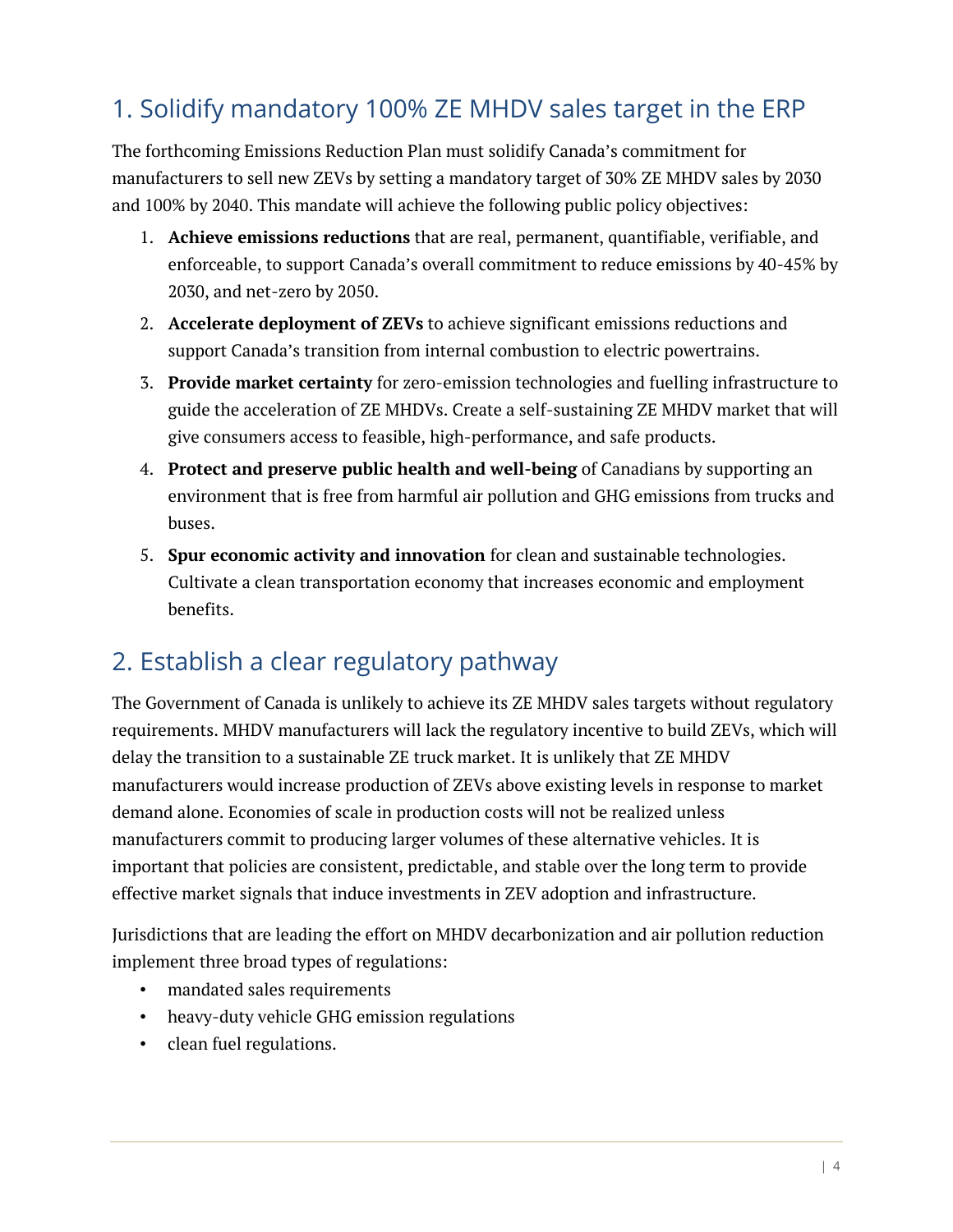## Mandated sales requirements

We recommend that the federal government establish a ZEV standard that requires manufacturers to sell an escalating annual percentage of new MHDVs on a trajectory that achieves the 30% and 100% new vehicle sales targets. Mandating escalating sales requirements for new vehicles has been proven as an effective tool to scale up ZEV adoption and vehicle supply, <sup>9</sup> and should be implemented at a national scale for MHDVs. For example, British Columbia and Quebec's light-duty ZEV sales mandate increased the available supply of ZEV models. In the three years after the adoption of Quebec's ZEV Act in 2016, the percentage of ZEV models available in Quebec increased from 66% to 92%.<sup>10,11</sup>

A national ZEV standard is needed to support consistency across regions and alignment with regulations impacting the North American market. Within Canada, two provinces with mandated ZEV sales requirements — Quebec and B.C. — are leaders in EV market penetration at 6.8% and 8.4% market share respectively.<sup>12</sup> Meanwhile provinces without mandated sales requirements, like Ontario whose EV market penetration was 1.75% in 2020, have weaker EV market shares.<sup>13</sup> Leading provinces are beginning to set goals for their MHDV fleets. At COP26, Quebec committed to transition its government MHDV fleet by 2040. Without a national ZEV standard, there may be uneven uptake and distribution of vehicle supply across regions.

#### Create a national ZEV standard that aligns with leading U.S. States

The Government of Canada should look to California's Advance Clean Truck (ACT) rule for guidance on how to create a strong ZEV standard for MHDVs. The ACT Rule is the "first-of-itskind requirement for electric trucks" and supports the Government of California's target of 100% ZE MHDV sales by 2045.<sup>14</sup> It applies a phased approach by requiring MHDV manufacturers to sell an increasing percentage of ZEVs over time. Annual sales targets start with model year (MY) 2024 vehicles and lead up to MY 2035, at which point 55% of class 2b-3

<sup>9</sup> John Axsen, Suzanne Goldberg and Michael Wolinetz, Accelerating the Transition to Electric Mobility in Canada: The case for a zero-emission vehicle mandate (Equiterre, 2017),10, 53-54. [https://www.equiterre.org/sites/fichiers/repac\\_en.pdf](https://www.equiterre.org/sites/fichiers/repac_en.pdf)

<sup>10</sup> Environnement et Lutte contre les changements climatiques, Zero Emission Vehicle (ZEV) Standard: Report on the Results of the First Compliance Period (2020), 7.

[www.environnement.gouv.qc.ca/changementsclimatiques/vze/bilan-norme-vze-periode-1-en.pdf](http://www.environnement.gouv.qc.ca/changementsclimatiques/vze/bilan-norme-vze-periode-1-en.pdf)

<sup>&</sup>lt;sup>11</sup> Expressed as a percentage of ZEV models in California that were also available in Quebec.

<sup>&</sup>lt;sup>12</sup> Statistics Canada, "Table 20-10-0021-01: New motor vehicle registrations."

<https://www150.statcan.gc.ca/t1/tbl1/en/tv.action?pid=2010002101>

<sup>&</sup>lt;sup>13</sup> "Table 20-10-0021-01: New motor vehicle registrations."

<sup>&</sup>lt;sup>14</sup> California Air Resources Board, "California Takes Bold Step to Reduce Truck Pollution," June 25, 2020. <https://ww2.arb.ca.gov/news/california-takes-bold-step-reduce-truck-pollution>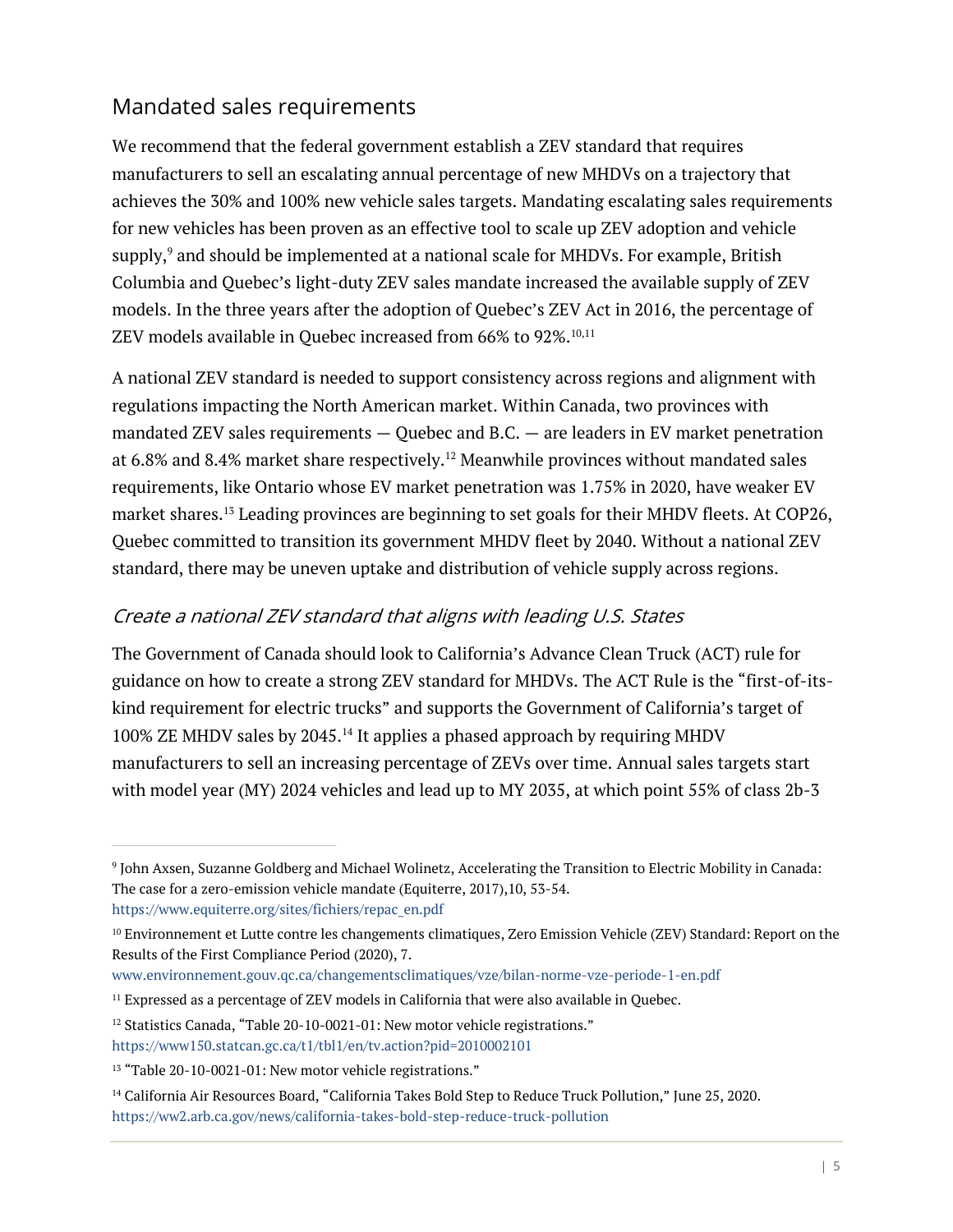vehicles, 75% of class 4-8 straight trucks and 40% of class 7-8 tractor trucks sales will be required to be ZEVs. 15

To date, five states have adopted the ACT Rule: Oregon, Washington, New York, New Jersey and Massachusetts. Together, these states adopting the ACT Rule account for 20% of the U.S. trucking fleet.<sup>16</sup> Maine, Colorado, Illinois, Connecticut, and Vermont are considering adopting the rule.

If Canada modeled an MHD ZEV standard in line with the ACT Rule, [Table 1](#page-5-0) demonstrates the estimated life cycle GHG emissions reductions resulting from new ZEV sales each year based on data from GHGenius, a life cycle assessment tool.

Vehicle Classes <sup>2024</sup> <sup>2025</sup> <sup>2026</sup> <sup>2027</sup> <sup>2028</sup> <sup>2029</sup> <sup>2030</sup> <sup>2031</sup> <sup>2032</sup> <sup>2033</sup> <sup>2034</sup> <sup>2035</sup> 2b to 3 4% 6% 8% 12% 17% 21% 25% 29% 34% 38% 43% 47%

4 to 8 | 8% | 10% | 12% | 18% | 27% | 35% | 45% | 49% | 54% | 58% | 63% | 68%

8b | 4% | 6% | 9% | 13% | 18% | 22% | 27% | 31% | 36% | 36% | 36% | 36%

<span id="page-5-0"></span>Table 1. GHG emissions reductions of BEVs relative to a diesel baseline stemming from new ZEV sales in Canada under the ACT rule

California's forthcoming Advanced Clean Fleets is another measure being developed to further accelerate ZE truck and bus adoption. The regulation would require fleets that are especially well-suited for electrification to transition to ZEVs even sooner than some of the targets outlined in the ACT rule. This includes public fleets and drayage fleets, as well as federal and high-priority fleets that earn gross revenue greater than \$50 million or that control a fleet of 50 or more vehicles.<sup>17</sup> Under this regulation, subcontractors would be considered part of a company's fleet, meaning that fleets headquartered in other regions may also be required to comply with the regulation.<sup>18</sup>

There are ZE MHDVs in pre-production or production, or which are available for retrofit across all vehicle weight classes and segments in the U.S. and Canada according to data in the ICCT's

<sup>15</sup> California Air Resources Board, *Advanced Clean Trucks* (2021), 1. [https://ww2.arb.ca.gov/sites/default/files/2021-](https://ww2.arb.ca.gov/sites/default/files/2021-08/200625factsheet_ADA.pdf) [08/200625factsheet\\_ADA.pdf](https://ww2.arb.ca.gov/sites/default/files/2021-08/200625factsheet_ADA.pdf)

<sup>16</sup> Laura Bliss, "Six States Adopt Clean Truck Rule," *Transport Topics*, January 6, 2022. <https://www.ttnews.com/articles/six-states-adopt-clean-truck-rule>

<sup>17</sup> California Air Resources Board, *Advanced Clean Fleets* (2021), 1[. https://ww2.arb.ca.gov/sites/default/files/2021-](https://ww2.arb.ca.gov/sites/default/files/2021-08/210817acffactsheet.pdf) [08/210817acffactsheet.pdf](https://ww2.arb.ca.gov/sites/default/files/2021-08/210817acffactsheet.pdf)

<sup>18</sup> Sean Cocca, "Navigating Regulations in the Clean Fleet Landscape," *Advanced Clean Trucks News*, January 14, 2022.<https://www.act-news.com/news/navigating-regulations-in-the-clean-fleet-landscape/>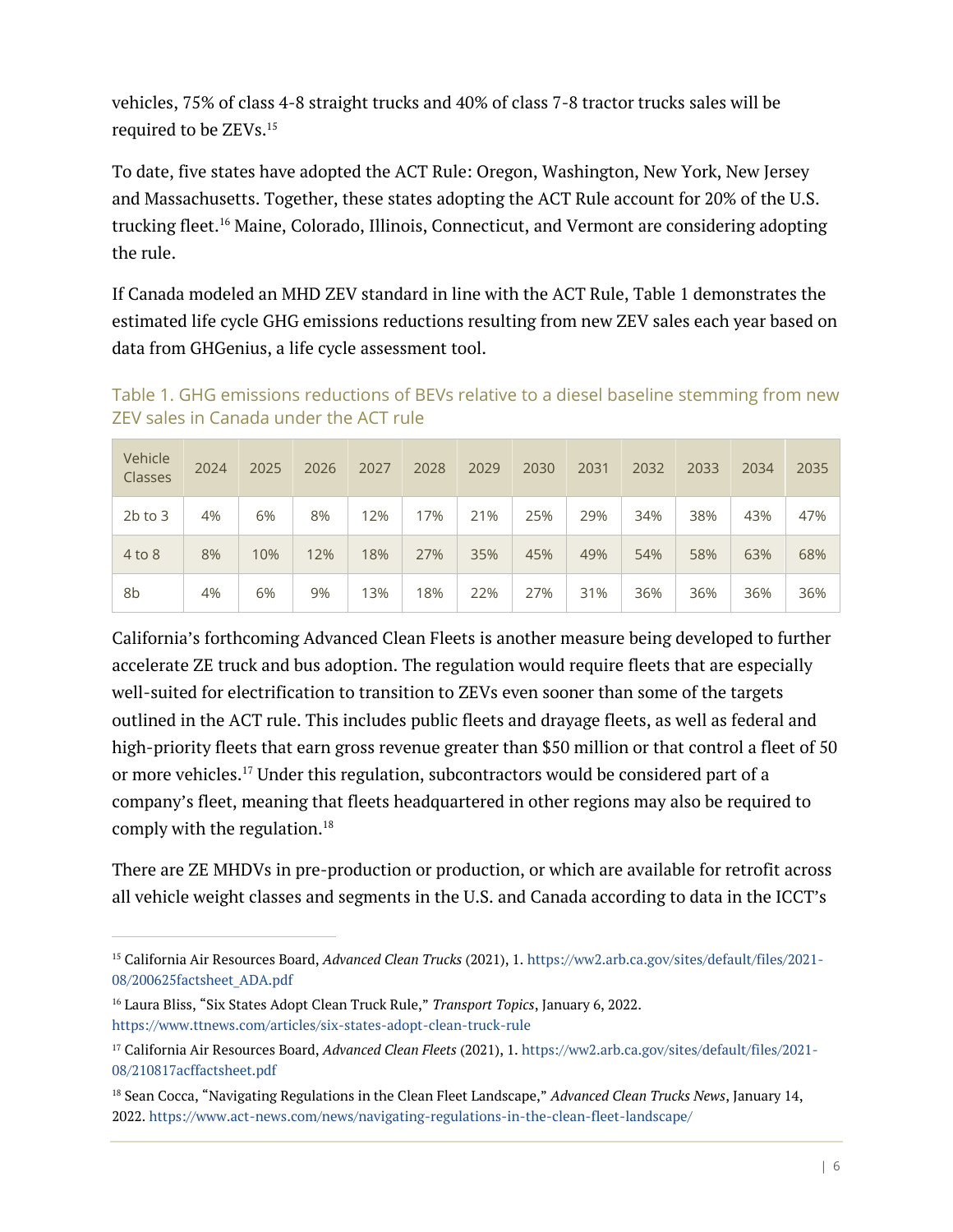Race to Zero report and Calstart's Zero-Emissions Technology Inventory (ZETI) tool.<sup>19,20</sup> [Table 2](#page-6-0) provides a summary of 2020 data on the number and vehicle range of announced or available battery electric vehicle (BEV) and fuel-cell electric vehicle (FCEV) models in the U.S. and Canada as of 2020.

| <b>Vehicle Class</b>        | Available/<br><b>Announced BEVs</b> | <b>BEV Range</b> | Available/<br>Announced<br><b>FCEV<sub>S</sub></b> | <b>FCEV Range</b> |
|-----------------------------|-------------------------------------|------------------|----------------------------------------------------|-------------------|
| Class 2b-3                  | 8                                   | 180 to 320 km    |                                                    | 950 km            |
| Class 4                     | 11                                  | 140 to 250 km    | -                                                  |                   |
| Class 5-6                   | 22                                  | 150 to 400 km    | 1                                                  | 280 km            |
| Class 7-8 rigid<br>trucks   | 14                                  | 150 to 500 km    |                                                    |                   |
| Class 7-8 tractor<br>trucks | 7                                   | 230 to 810 km    | 5                                                  | 310 to 1210 km    |

<span id="page-6-0"></span>

| Table 2. ZE MHDV model availability and approximate range by class. |  |  |
|---------------------------------------------------------------------|--|--|
|                                                                     |  |  |

Source: ICCT<sup>21</sup>

#### Model years affected

While the ACT Rule applies to MHDVs as early as model year (MY) 2024, we recommend a mandatory sales requirement be phased in starting from MY 2025/2026. Given that only eight years remain in the lead-up to the Government of Canada's 30% by 2030 ZE MHDV sales target, it will be critical to get started as soon as possible. Moreover, contributing to emissions reductions in the near term can have a more positive impact on Canada's carbon budget. $^{22}$ Should a more conservative sales percentage be determined for MY 2025/2026, this will likely require a sharper rate of increase in the percentage sales requirements leading up to 2030.

<sup>19</sup> Ben Sharpe, Claire Buysse, Jason Mathers and Victor Poudelet, *Race to Zero: How manufacturers are positioned for zero emission commercial trucks and buses in North America* (International Council on Clean Transportation, Environmental Defense Fund and Propulsion Quebec, 2020)[. https://theicct.org/publication/race-to-zero-how](https://theicct.org/publication/race-to-zero-how-manufacturers-are-positioned-for-zero-emission-commercial-trucks-and-buses-in-north-america/)[manufacturers-are-positioned-for-zero-emission-commercial-trucks-and-buses-in-north-america/](https://theicct.org/publication/race-to-zero-how-manufacturers-are-positioned-for-zero-emission-commercial-trucks-and-buses-in-north-america/)

<sup>&</sup>lt;sup>20</sup> Global Commercial Vehicle Drive to Zero, "Zero-Emission Technology Inventory."

<https://globaldrivetozero.org/tools/zero-emission-technology-inventory/>

<sup>21</sup> *Race to Zero: How manufacturers are positioned for zero emission commercial trucks and buses in North America*, 9.

<sup>22</sup> Isabelle Turcotte and Nichole Dusyk, *How to Get Net-Zero Right* (2021), 3[. https://www.pembina.org/reports/how](https://www.pembina.org/reports/how-to-get-net-zero-right.pdf)[to-get-net-zero-right.pdf](https://www.pembina.org/reports/how-to-get-net-zero-right.pdf)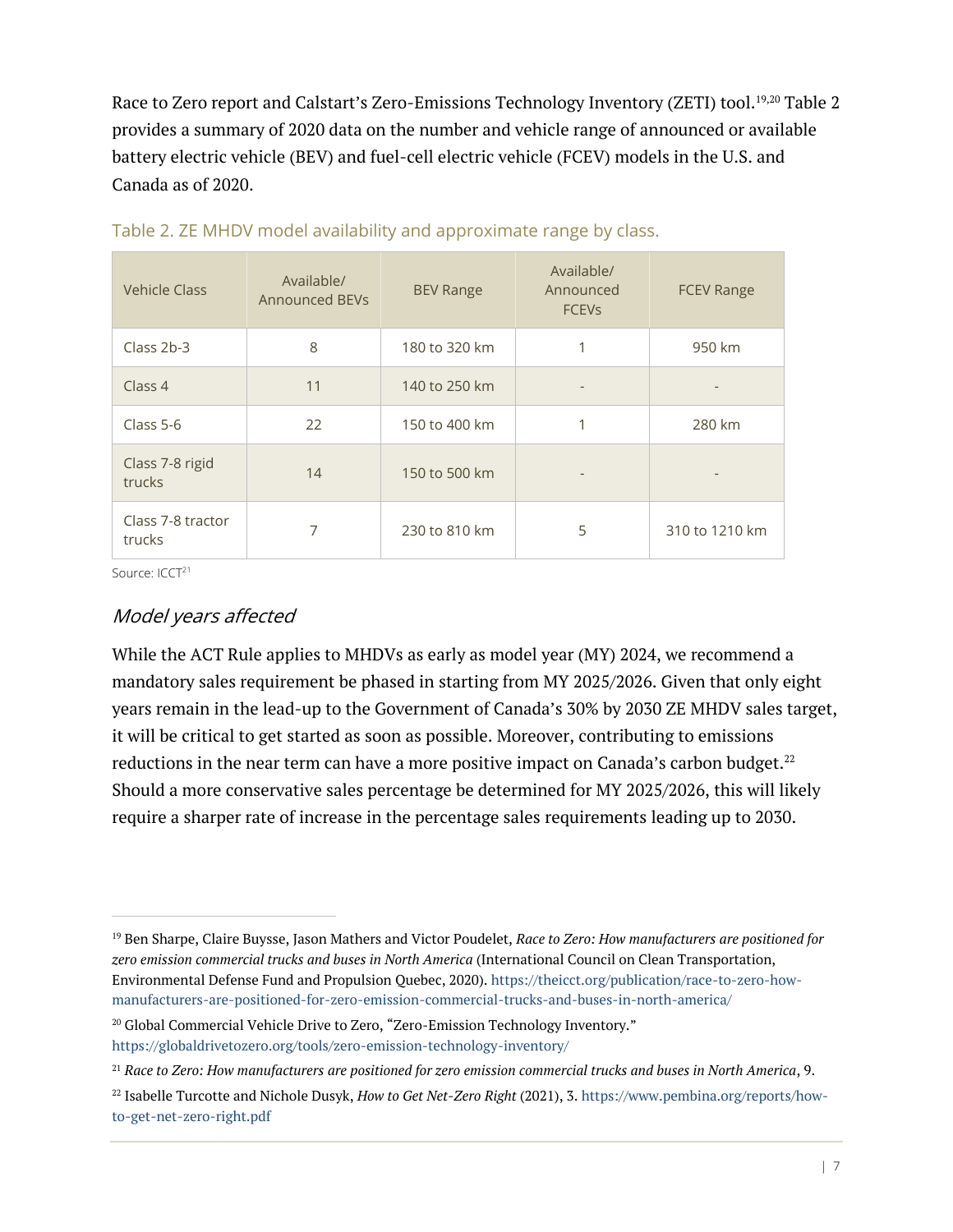#### Setting interim targets that account for Canada's ZE MHDV market and suitability

The future expansion of the ZE MHDV market is dependent on the compatibility and suitability of zero-emission technologies in the MHDV market with fleet operational needs and requirements. Phasing in a mandated sales requirement for vehicle segments in Canada should be driven by a ZEV suitability analysis of Canadian MHDV market segments.

California's escalating sales percentages for each vehicle group under the ACT rule is a response of California Air Resources Board's (CARB's) truck market segment and suitability analysis and concerns regarding payload, range, towing capabilities, and charging/refuelling infrastructure availability. CARB evaluated the sales percentage that would be a good fit for electrification for each vehicle segment according to four vehicle operating characteristics: weight; route/range; charging/fuelling infrastructure access; and battery/vehicle space constraints.<sup>23</sup>

The assessment determined that vehicles that operate out of a centralized base, have predictable routes, have low daily range requirements (less than 100 miles per day), and are not weight/space constrained are best suited for electrification. <sup>24</sup> The analysis acknowledged that these percentages would be expected to increase as further advances are made in zero-emission technologies. ZEV technology continues to change rapidly and that is why we recommend the Government of Canada reevaluate the most appropriate vehicle segment groupings and how different segments should be treated. In addition to evaluating the availability and suitability of ZEV technologies and their associated infrastructure to various applications, other criteria to consider in the assessment of readiness includes the total cost of ownership of ZEVs versus internal combustion engine vehicles, how quickly manufacturers can scale up supply, as well as fleet bias towards ZEV technology and the impact of technology risk/reliability perceptions on rates of adoption.

Recent demonstrations, like the North American Council for Freight Efficiency's (NACFE) Run on Less Electric, demonstrate that electrification can be achieved sooner than previously expected. 25

While there are contextual differences between California and Canada, vehicles used for local and return-to-base applications are already well-suited for electrification. Urban freight delivery vans and trucks, for example, are primed to reduce freight GHG emissions.

<sup>23</sup> California Air Resources Board, *Appendix E – Zero Emission Truck Market Assessment* (2019), 2. <https://ww2.arb.ca.gov/sites/default/files/barcu/regact/2019/act2019/appe.pdf>

<sup>24</sup> *Appendix E – Zero Emission Truck Market Assessment*, 4.

<sup>25</sup> North American Council for Freight Efficiency, *Run On Less – Electric Report* (2022)[. https://nacfe.org/run-on-less](https://nacfe.org/run-on-less-electric-report/)[electric-report/](https://nacfe.org/run-on-less-electric-report/)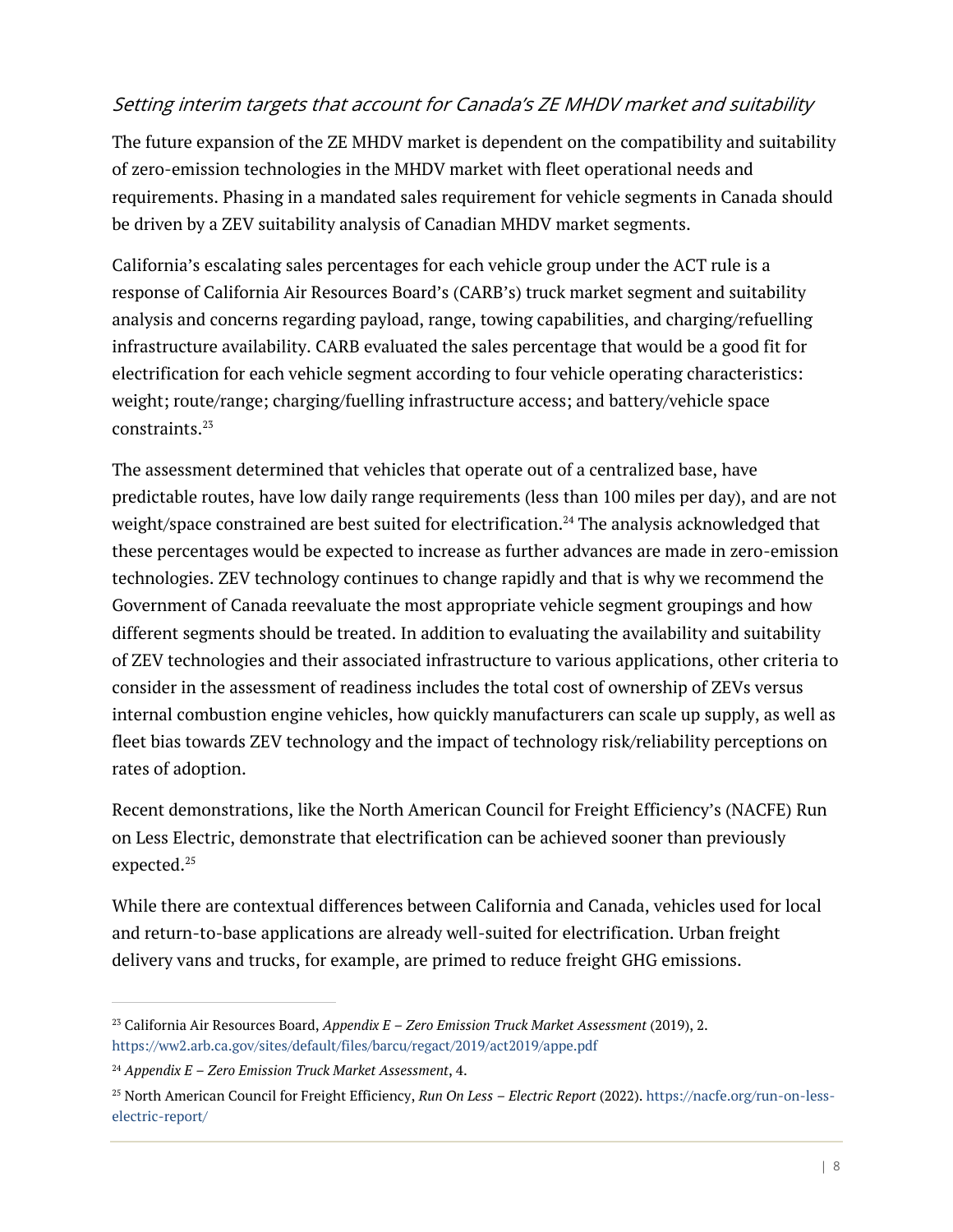CALSTART's beachhead strategy for ZE commercial MHDVs identifies delivery segment as the second "wave" of electrification, after transit.<sup>26</sup> In a recent study, the Pembina Institute found that cargo vans performing door-to-door deliveries in the Greater Toronto and Hamilton Area travel only approximately 59 km and 8 hours per day. <sup>27</sup> Overall, even under scenarios where the most stressful conditions were modelled — vehicles operating in cold temperatures, with heavy payloads, and many stops — fully electric cargo vans are relatively easy to charge using Level 1 and Level 2 chargers, are cost-effective, and can significantly reduce emissions in comparison to internal combustion engine vehicles. The payback period of an electric cargo van was determined to be approximately 7-8 years, on average, which would typically fall within a fleet's ownership cycle. $^{\rm 28}$ 

#### One-time reporting requirements for fleets

As a part of the Advanced Clean Trucks Rule, the California Air Resources Board requires fleet operators to participate in a one-time reporting exercise. The requirement applies to state and federal agencies with fleets, as well as any MHDV fleets owners or brokers operating out of California with more than 50 vehicles or a gross annual revenue greater than \$50 million in 2019. Fleet operators will be required to report on various characteristics related to the size and makeup of their fleet, as well as operations.<sup>29</sup> Details outlined in these reports will provide the California Air Resources Board with the data needed to inform the development of the Advanced Clean Fleets rule, which will identify MHDV market segments that are well-suited for accelerated ZEV deployment. The Government of Canada could consider mandating a similar one-time reporting requirement here in Canada to inform future regulations and also to more accurately quantify the impact of current policies on Canada's GHG emissions reduction targets.

#### Governmental accountability and reporting

The Government of Canada should report on progress made under a ZEV standard at regular intervals no greater than every five years. Progress reports should highlight the estimated impact of ZEV adoption to date on Canada's GHG emissions reduction targets, evaluate

<sup>26</sup> Dan Welch, Cristiano Facanha, Rob Kroon, David Bruil, Floris Jousma and Harm Weken, *Moving Zero-Emission Freight Toward Commercialization* (CALSTART, 2020), 24.

[https://globaldrivetozero.org/site/wpcontent/uploads/2020/12/Moving-Zero-Emission-Freight-Toward-](https://globaldrivetozero.org/site/wpcontent/uploads/2020/12/Moving-Zero-Emission-Freight-Toward-Commercialization.pdf)[Commercialization.pdf](https://globaldrivetozero.org/site/wpcontent/uploads/2020/12/Moving-Zero-Emission-Freight-Toward-Commercialization.pdf)

<sup>27</sup> Maddy Ewing, *Making the Case for Electric Urban Delivery Fleets in the GTHA* (Pembina Institute, 2021), 9. <https://www.pembina.org/reports/making-the-case-for-electric-urban-delivery-fleets-2021-04.pdf>

<sup>28</sup> *Making the Case for Electric Urban Delivery Fleets in the GTHA*, 18.

<sup>29</sup> California Air Resources Board, *Large Entity One-Time Fleet Reporting – Reporting Guide* (2021). <https://ww2.arb.ca.gov/sites/default/files/2021-01/LER-Guide.pdf>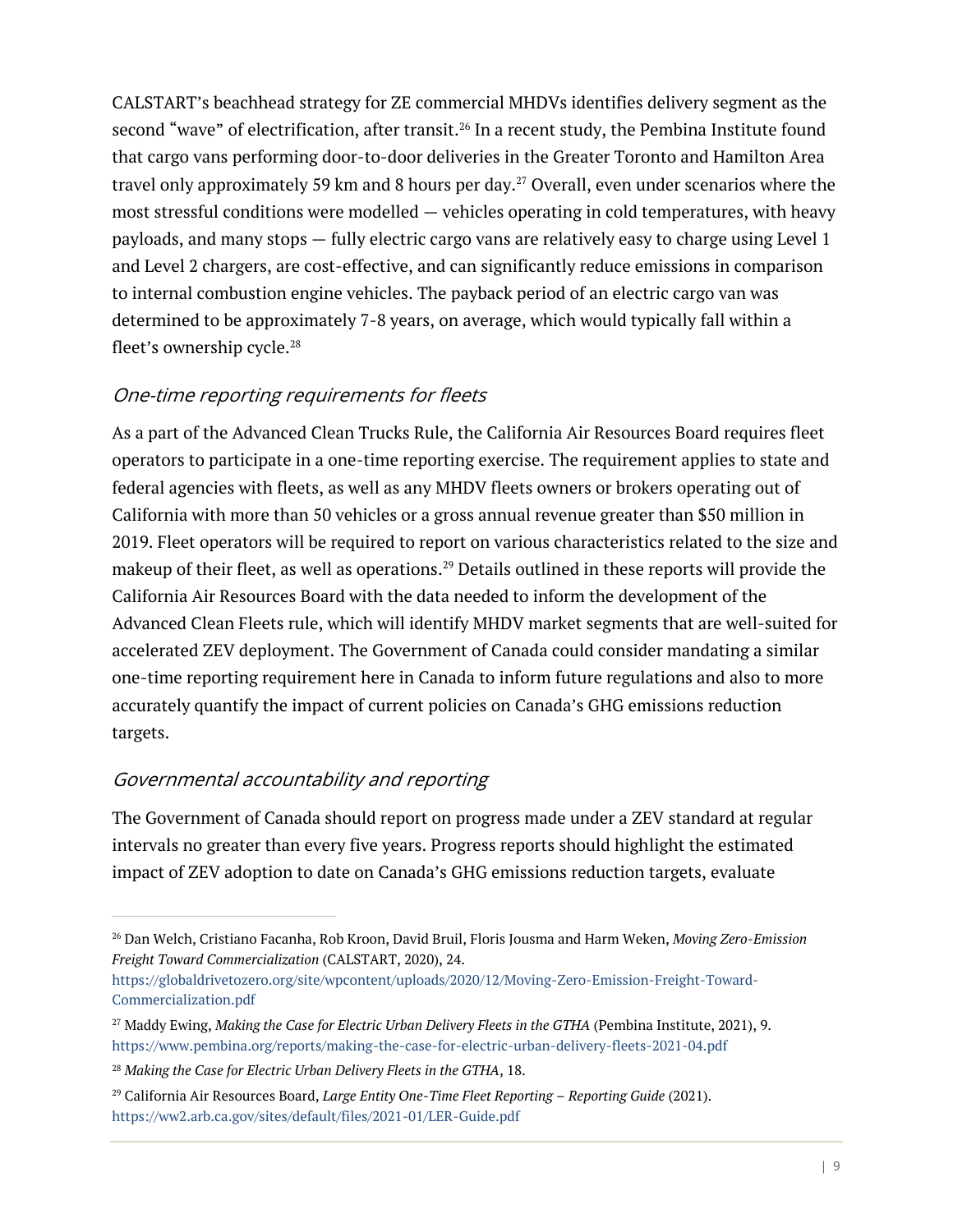whether the intended outcomes are being achieved, and assess the pace of progress of ZEV adoption to determine if future targets are still reasonable, or need to be adjusted.

# Align heavy-duty vehicle GHG emission regulations to the most stringent North American standards

When it comes to triggering the adoption of GHG emission-reducing technologies among MHDVs, GHG emission standards have shown to be a powerful driving force.<sup>30</sup> Canada has historically aligned its Heavy-Duty Vehicle and Engine Greenhouse Gas Emission Regulations with the United States' Environmental Protection Agency (EPA)'s Greenhouse Gas Emissions Standards and Fuel Efficiency Standards for Medium- and Heavy-Duty Engines. The current standards in place (Phase 2) are expected to lead to GHG emissions reductions as high as 27% for tractor trucks, 24% for vocational vehicles and 16% for heavy-duty pickup trucks and vans by MY 2027 relative to a MY 2017 baseline.<sup>31</sup> In addition to the Phase 2 standards, the State of California also requires tractor-trailer owners operating in the state to adopt fuel-efficient tires and aerodynamic devices, as set out under Tractor-Trailer Greenhouse Gas Regulation introduced in 2008. 32

Under U.S. President Biden's Executive Order "Strengthening American Leadership in Clean Cars and Trucks," the U.S. EPA has been directed to update the Phase 2 GHG standards for MY 2027 to MY 2030 HDVs.<sup>33</sup> The EPA plans to finalize new standards by December 2022 under the banner of the Clean Trucks Plan.<sup>34</sup>

We support Environment and Climate Change Canada's intention to update post-2025 regulatory requirements for MHDV manufacturers and importers in alignment with the most stringent standards at the U.S. or state level.<sup>35</sup> The next phase of regulations should include the

<sup>30</sup> Maddy Ewing, *Costs, Benefits and Uptake of Trailer Fuel-Saving Devices in Canada* (Pembina Institute, 2021), 40. <https://www.pembina.org/reports/2021-03-trailer-fuel-saving-devices.pdf>

<sup>31</sup> *Final Second-Phase Greenhouse Gas Emissions Standards for Heavy-Duty Engines and Vehicles in Canada*, International Council on Clean Transportation (2018), 2[. https://theicct.org/wp](https://theicct.org/wp-content/uploads/2021/06/ECCC_Phase2_hdv_standard_20181109.pdf)[content/uploads/2021/06/ECCC\\_Phase2\\_hdv\\_standard\\_20181109.pdf](https://theicct.org/wp-content/uploads/2021/06/ECCC_Phase2_hdv_standard_20181109.pdf)

<sup>32</sup> California Air Resources Board, "Tractor-Trailer Greenhouse Gas Regulation." [https://ww2.arb.ca.gov/our](https://ww2.arb.ca.gov/our-work/programs/ttghg)[work/programs/ttghg](https://ww2.arb.ca.gov/our-work/programs/ttghg)

<sup>33</sup> Executive Office of the President, *Strengthening American Leadership in Clean Cars and Trucks*, Federal Register (2021). [https://www.federalregister.gov/documents/2021/08/10/2021-17121/strengthening-american-leadership-in](https://www.federalregister.gov/documents/2021/08/10/2021-17121/strengthening-american-leadership-in-clean-cars-and-trucks)[clean-cars-and-trucks](https://www.federalregister.gov/documents/2021/08/10/2021-17121/strengthening-american-leadership-in-clean-cars-and-trucks)

<sup>34</sup> Environmental Protection Agency, *EPA Announces the "Clean Trucks Plan"* (2021), 3. <https://nepis.epa.gov/Exe/ZyPDF.cgi?Dockey=P1012ON0.pdf>

<sup>35</sup> Environment and Climate Change Canada, *A Healthy Environment and a Healthy Economy*, 20. [https://www.canada.ca/content/dam/eccc/documents/pdf/climate-change/climate](https://www.canada.ca/content/dam/eccc/documents/pdf/climate-change/climate-plan/healthy_environment_healthy_economy_plan.pdf)[plan/healthy\\_environment\\_healthy\\_economy\\_plan.pdf](https://www.canada.ca/content/dam/eccc/documents/pdf/climate-change/climate-plan/healthy_environment_healthy_economy_plan.pdf)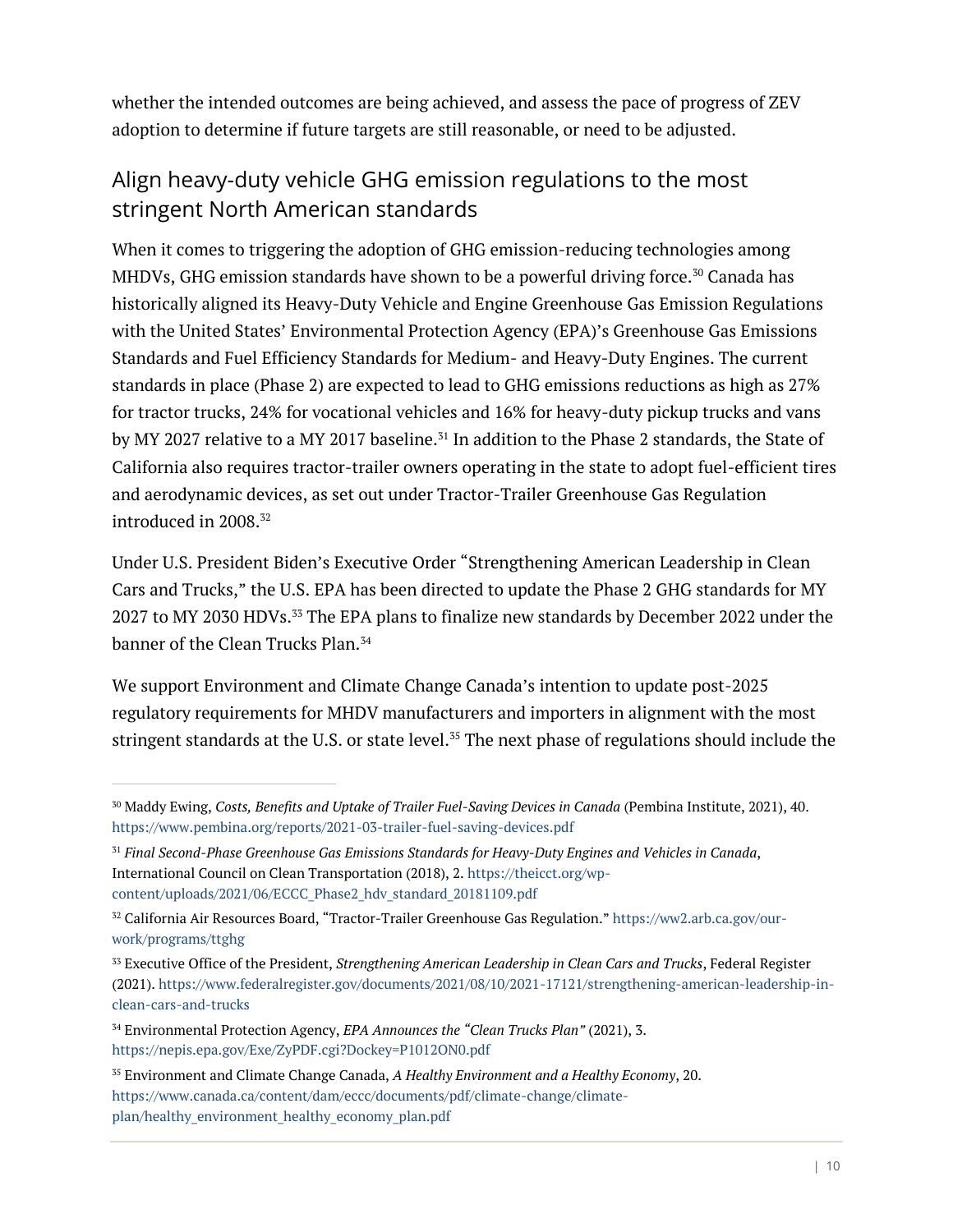$CO<sub>2</sub>$  emission credit system with multipliers for ZEV technologies, as is in place in the current Phase 2 regulations, in order to incentivize the transition to ZE MHDVs.

# Swiftly implement the Clean Fuel Standard regulations

In addition to a mandated sales requirement and more stringent GHG emission regulations, the forthcoming Clean Fuel Standard regulations (CFS) is another tool to incent the adoption of ZEVs. The CFS allows companies to generate credits by undertaking GHG emission-reducing activities along the life cycle of a transportation fuel. Businesses and fleets that transition to ZEVs will earn credits to help them pay for further decarbonization efforts. The CFS will further generate a market imperative to move to ZEVs.

# 3. Stronger investment strategy

Meeting Canada's target of 30% ZE MHDV sales by 2030 and 100% by 2040 will require significant investment to support the full transition of public and commercial fleets. Increased transparency and certainty on the long-term renewal of government financial incentives would provide businesses and fleet operators with the ability to procure vehicles and deploy the related infrastructure and systems, as well as build the confidence and expertise they need to plan their transition to ZEVs over time. That is why we recommend the federal government create a comprehensive investment strategy, including:

- incentives for ZEV charging and fuelling infrastructure for public and commercial entities
- incentives for vehicle procurements
- funding for skills training programs to develop the expertise and skills to manage and operate a new clean technology system
- mobilization of private sector investments
- demonstration projects
- support for clean tech innovation, research and development

All of these pieces are critical to growing a zero-emission economy in Canada.

## Financial incentives

Financial incentives are crucial not only for reducing upfront vehicle costs and the deployment of charging infrastructure, but also to help spark the creation of skills training programs. In 2017, it was estimated that current ZEV financial incentives in Canada could increase the ZEV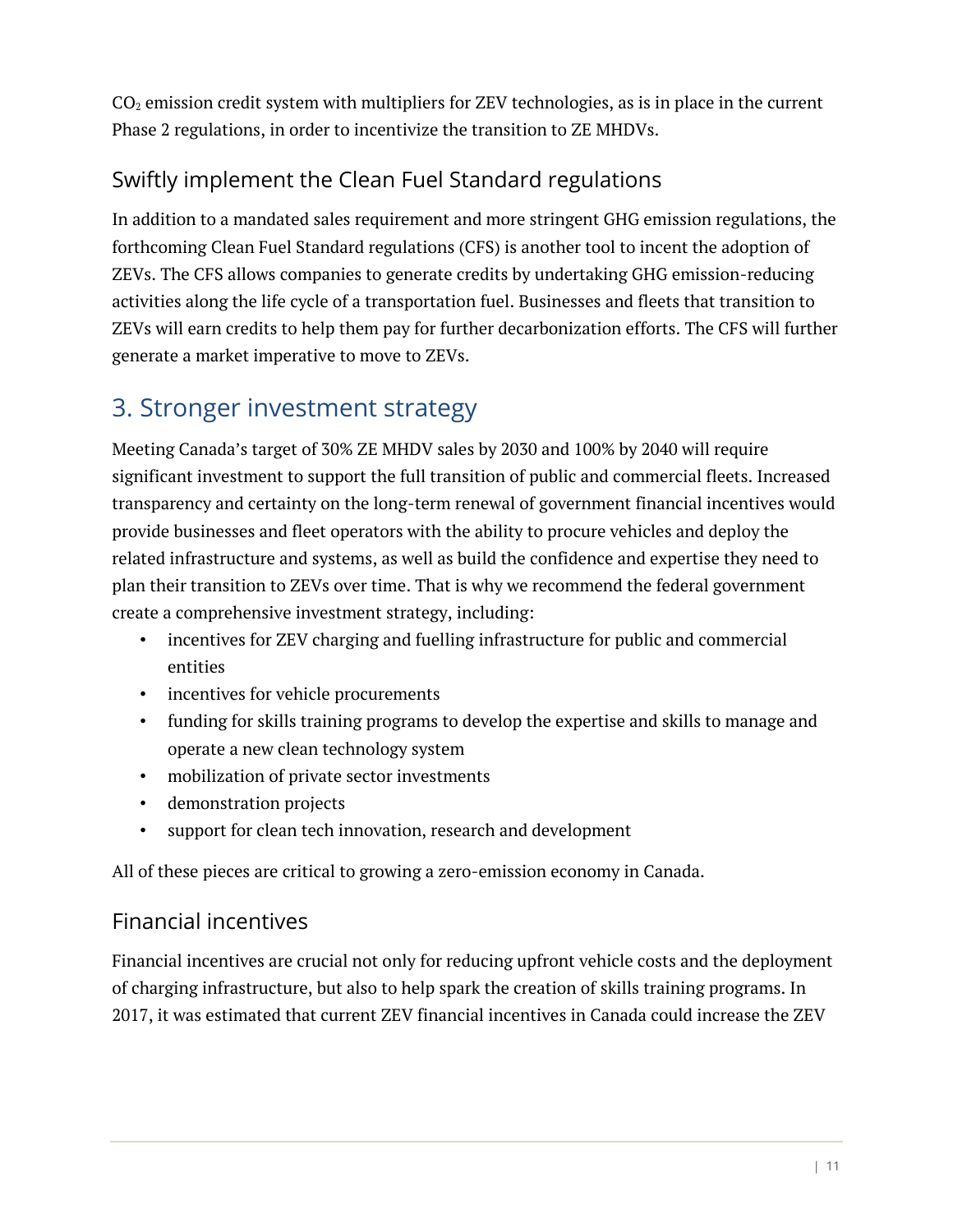domestic <sup>36</sup> could increase the new market share by an estimated 15 to 20 percentage points. Financial incentive policies are viewed by some researchers as the most effective demandfocused policy in encouraging ZEV uptake. 37

It is critical that financial incentives precede the establishment of mandated ZEV sales requirements. Financial incentives can help prime the ZE MHDV market in advance of more stringent regulation. This approach has proven successful in California, where the Hybrid and Zero-Emission Truck and Bus Voucher Incentive Project (HVIP) program was introduced a decade prior to the establishment of the ACT rule in 2020.

### Incentives for ZEV charging and fuelling infrastructure

Charging and fuelling infrastructure investments will be the backbone of a strong ZE MHDV strategy. Without a broad charging infrastructure network and a clean grid, confidence in ZEVs is unlikely to grow. The Pembina Institute recommends that the Government of Canada enhance and extend access and uptake for the Zero Emission Vehicle Infrastructure Program. The program should be inclusive and accessible for businesses of all sizes and types. This includes federal crown corporations, small, medium and large private sector businesses and not-for-profits. The program should be developed such that smaller players are not limited by size restrictions. The program should cover a broad range of eligible costs including those associated with electrical upgrades, as well as feasibility and planning studies for related capital work.

For ZE HDVs that travel long distances, the availability of public charging infrastructure will be critical. Currently, there is very little charging infrastructure that connects remote communities, which prevents the movement of used HDVs from one region to another. For example, the Yukon's shipping rebate for used passenger ZEVs was created because individuals were unable to drive used vehicles purchased in provinces like B.C. up to the Yukon.<sup>38</sup>

## Incentives for vehicle procurements

The federal government should expand the iZEV program to include MHDVs. The program should cover the same portion of the cost of an MHDV as it currently covers for light-duty

<sup>36</sup> Stronger policy was defined as point-of-sale incentives of \$6,000 per vehicle sale offered between 2018 and 2038. Source: Noel Melton, John Axsen, Suzanne Goldberg, Barbar Moawed and Michael Wolinetz, *Canada's ZEV Policy Handbook* (Sustainable Transportation Action Research Team, 2017), 29.

[https://sfustart.files.wordpress.com/2017/12/zev-policy-handbook\\_web.pdf](https://sfustart.files.wordpress.com/2017/12/zev-policy-handbook_web.pdf)

<sup>37</sup> *Canada's ZEV Policy Handbook*, 29, 58-59.

<sup>38</sup> Government of Yukon, "Apply for a Shipping Rebate for a Used Zero-Emission Vehicle." [https://yukon.ca/en/driving-and-transportation/clean-energy-rebates/apply-shipping-rebate-used-zero-emission](https://yukon.ca/en/driving-and-transportation/clean-energy-rebates/apply-shipping-rebate-used-zero-emission-vehicle)[vehicle](https://yukon.ca/en/driving-and-transportation/clean-energy-rebates/apply-shipping-rebate-used-zero-emission-vehicle)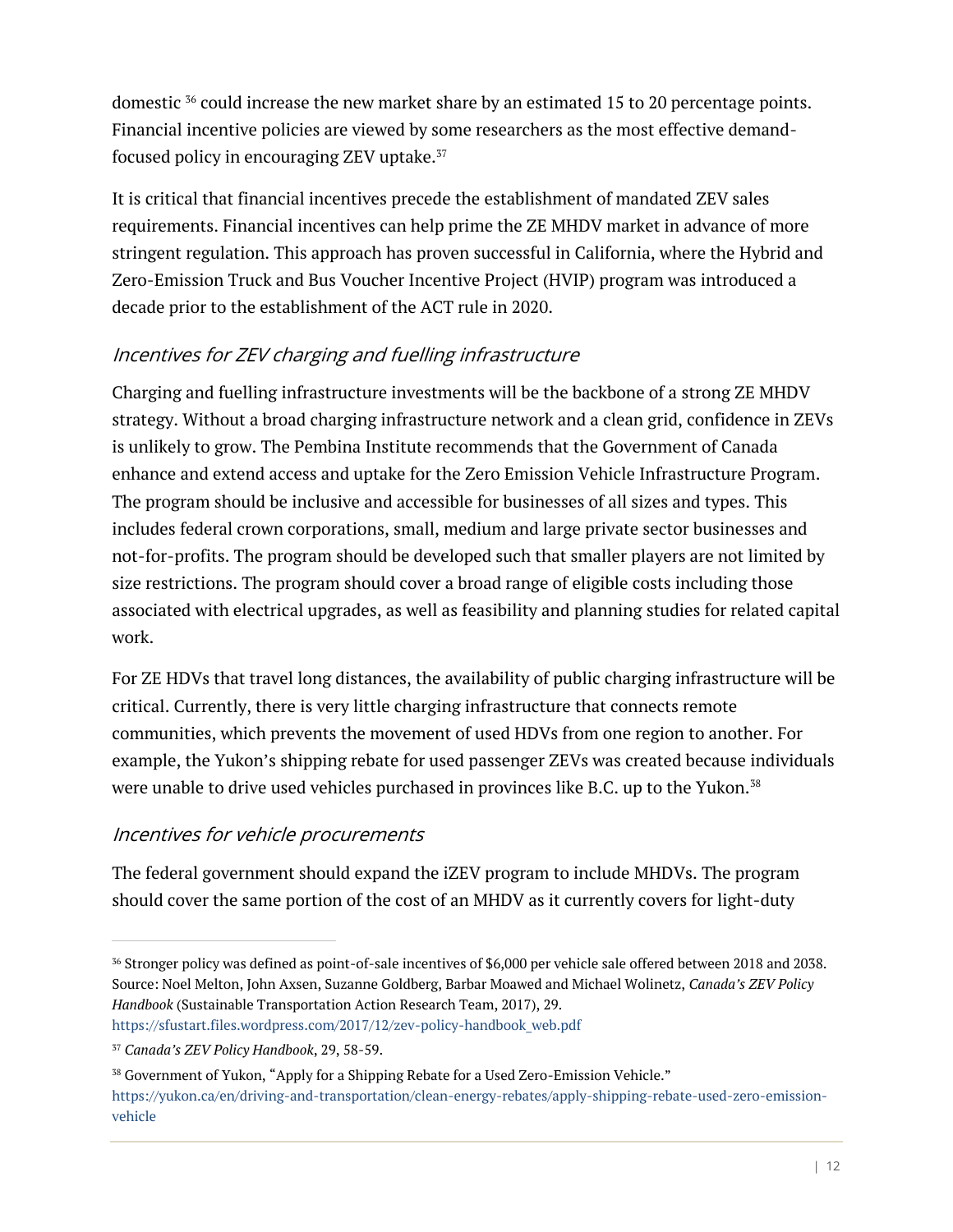passenger vehicles and should be structured as a rebate. Electric vehicle subsidies can be phased out as technological improvements and increased manufacturing scale push the cost of ownership of electric vehicles closer to that of non-electric vehicles.<sup>39</sup> It is expected that battery electric truck prices will decrease notably over time, with some predicting even greater price reductions for hydrogen fuel cell trucks.<sup>40</sup> Some analysis suggests that certain classes of battery electric trucks may reach cost parity with diesel by as early as  $2030.^{41}$ 

#### Skills training

Building a labour force with the appropriate competencies, skills and leadership qualities is a critical success factor and driver of Canada's transition to ZEVs. Industry workers, including mechanics, drivers, engineers, electricians, and fleet managers, need to adapt to changes in job requirements and may need to acquire new skills. Therefore, we recommend the federal government provide funding to support existing programs that advance skills training with practical sessions in charging infrastructure, electrical installation, mechanical installation, maintenance of MHDVs, EV fleet management, and creation and maintenance of fleet charging infrastructure.

## Mobilization of private sector investments

We recommend the Canada Infrastructure Bank (CIB) be directed to play a leadership role in driving investments and financing for an integrated ZEV system that is suitable for public and private sector commercial purposes. The CIB should play a role in advising and supporting the development of a near- and long-term sustainable infrastructure and capital plan for ZEVrelated infrastructure. It should also be prioritizing investments in major capital projects that drive ZEV technology and a clean transportation supply chain, including funding for demonstration projects and commercialization, alternative refuelling/charging infrastructure and ZEV manufacturing, and battery leasing. In addition, the government has a role to play in cultivating the conditions to support greater financing and loan options for businesses and fleet operators. Accessing the right financing for capital investments has been a barrier to ZE commercial fleet deployment.

<sup>39</sup> Peter Slowik and Nic Lutsey, *Evolution of Incentives to Sustain the Transition to a Global Electric Vehicle Fleet*  (International Council on Clean Transportation, 2016), iii-iv.

[https://theicct.org/sites/default/files/publications/EV%20Evolving%20Incentives\\_whitepaper\\_ICCT\\_nov2016.pdf](https://theicct.org/sites/default/files/publications/EV%20Evolving%20Incentives_whitepaper_ICCT_nov2016.pdf)

<sup>40</sup> *Comparison of Medium- and Heavy-duty Technologies in California: Part 2*, 4-5.

<sup>41</sup> North American Council for Freight Efficiency, "Medium-Duty Electric Trucks Cost of Ownership." <https://nacfe.org/future-technology/medium-duty-electric-trucks-cost-of-ownership/>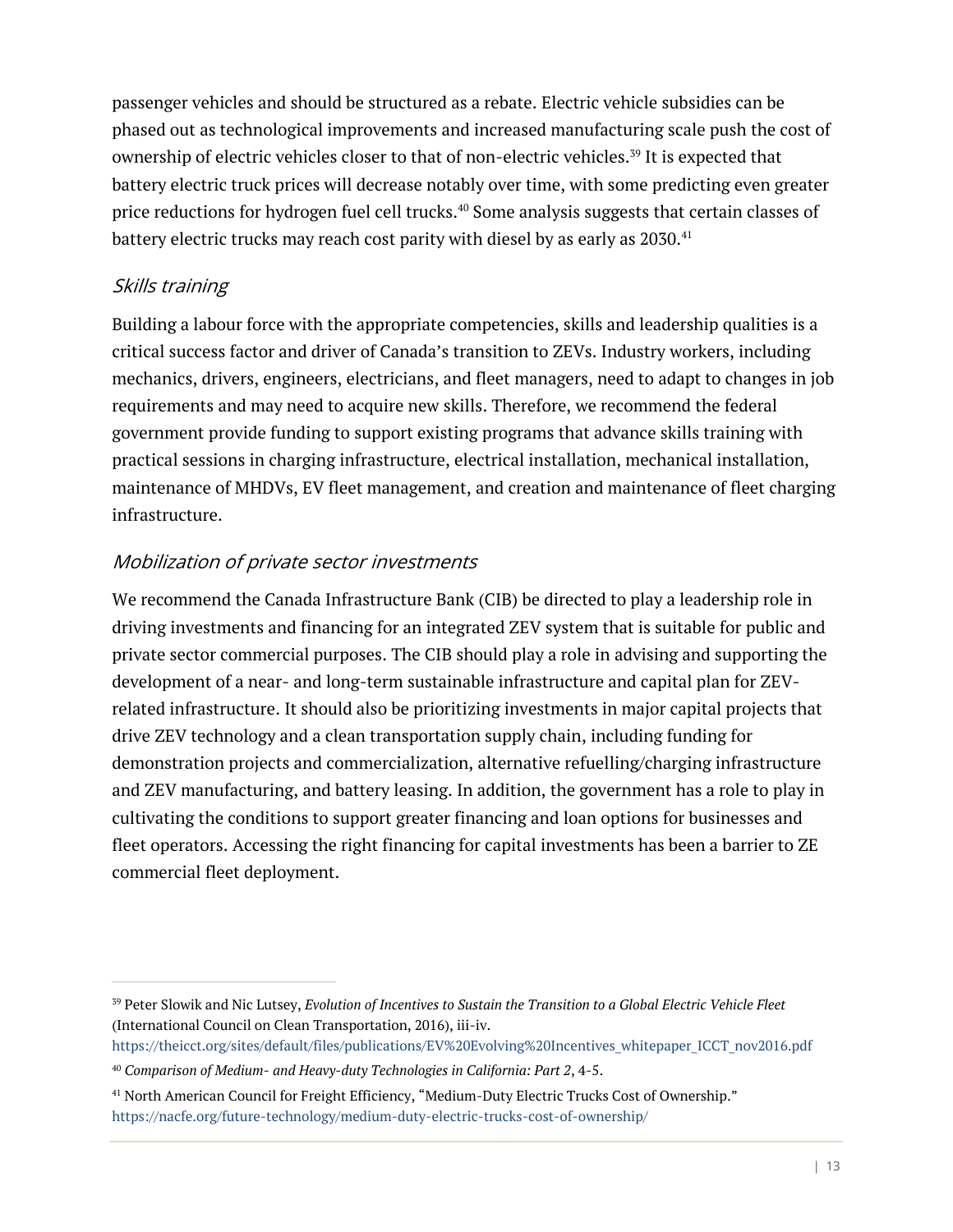## Demonstrations to build market confidence

Real world testing of publicly and privately owned ZE MHDVs across all vehicle classes and common duty cycles to demonstrate the operational capabilities of ZEVs under difficult Canadian conditions (e.g., cold weather, mountainous terrain) can help improve fleet operators' confidence in ZEV technologies.

Although ZEV technology exists today and there are examples of ZE MHDVs operating in some global and Canadian cities, the deployment of ZE MHDVs in Canada outside of the transit segment is still in its infancy. For example, there have yet to be any full-speed commercial ZE MHDVs deployed in Canada's largest city, Toronto.

In the short term, we recommend funding demonstration projects that:

- Align with CALSTART's Beachhead Strategy, prioritizing short-haul, return-to-base ZEV operations. This strategy maximizes potential GHG emissions reductions and solidifies the business case for electrification. This can mean supporting electrification projects for vehicles that travel 200 km/day or less.
- Operate in "high-potential geographic regions". The North American Council for Freight Efficiency (NACFE) and Rocky Mountain Institute (RMI) have identified both British Columbia and Ontario as high-priority regions for ZE MHDV deployments.<sup>42</sup> These provinces have attributes that are favourable to the deployment of ZE technologies, exhibit a need for ZE MHDVs, and provide support for ZE MHDVs.
- Are located in mid-sized to large municipalities with significant freight and goods movement volumes and where transportation has been identified by municipal governments as a priority for climate action.
	- o NACFE and RMI identify Vancouver, the Greater Toronto Area, and Greater Montreal as cities with high potential for electric truck deployments. 43
	- $\circ$  We also recommend demonstration projects in the Region of Peel, as it is one of Canada's most significant freight hubs and a strategic location for national goods distribution with an estimated \$1.8 billion worth of commodities travelling to, from, and through Peel every day.<sup>44</sup> Approximately 68,000 vehicles transport goods

<sup>42</sup> Jessie Lund and Mike Roeth, *High-Potential Regions for Electric Truck Deployments* (North American Council for Freight Efficiency and Rocky Mountain Institute, 2020), 29[. https://rmi.org/insight/high-potential-regions-for](https://rmi.org/insight/high-potential-regions-for-electric-truck-deployments/)[electric-truck-deployments/](https://rmi.org/insight/high-potential-regions-for-electric-truck-deployments/)

<sup>43</sup> *High-Potential Regions for Electric Truck Deployments*, 8.

<sup>44</sup> Region of Peel, *Goods Movement Strategic Plan 2017-2021* (2017), 2. <https://www.peelregion.ca/pw/transportation/goodsmovement/pdf/goods-movement-strategic-plan-2017-2021.pdf>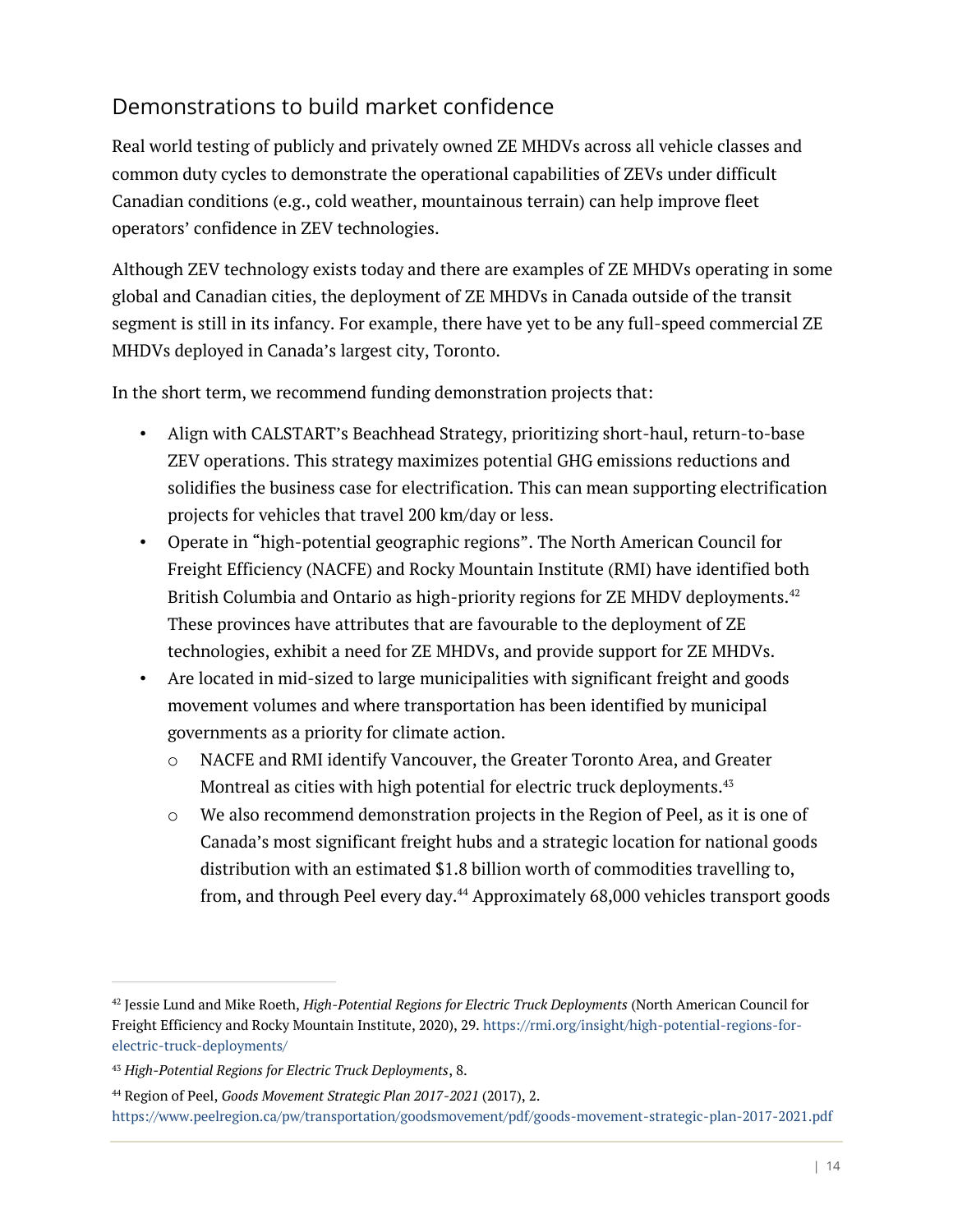across the region on a daily basis.<sup>45</sup> The region is home to over 86,600 businesses involved in goods movement, ranging in size from small family trucking companies to large companies like Canadian National. The Region of Peel has taken a leadership role in goods movement planning and climate action, and was recently designated as a UN Regional Centre of Expertise.<sup>46</sup>

o Work with the Federation of Canadian Municipalities to advance truck electrification projects in the seven municipalities that are part of the Low Carbon Cities Canada (LC3) Initiative.

In the long term, we recommend ramping up demonstration projects to understand the operational capabilities of ZE heavy-haul and long-haul trucks (i.e., those weighing between 53,000 to 63,500 kg) as vehicles of this weight are not commonly used in other markets like the U.S.

## Encouraging innovation

To advance the development and scale-up of ZEVs and ZEV-related infrastructure for various MHDV applications, it is critical that the federal government enhance and expand its support for research and development. The Government of Canada should accelerate collaborative research and development into zero-emission MHDVs, by working with cross-jurisdictional partners, including provincial and municipal governments, think tanks, academia, manufacturers, utilities, the trucking industry, and leading U.S. states. We recommend the Government of Canada develop a Research and Development Plan for vehicles, batteries, and charging infrastructure to ensure that technology is available to meet the needs of the MHDV industry and support the target of 100% ZE MHDV sales by 2040. Continued support for programs like the Strategic Innovation Fund and Climate Action and Awareness Fund will be critical.

# Moving forward

We thank you for the opportunity to provide comments on the *Discussion paper for heavy-duty vehicles and engines in Canada: Transitioning to a zero-emission future*. We would be pleased to discuss any of our comments with you in more detail and answer any questions you have. We would also welcome the opportunity to engage regularly with Environment and Climate Change Canada as we conduct our ongoing research project to develop a national zero-emission MHDV

<sup>45</sup> Region of Peel, "Goods Movement Planning in Peel."

<https://www.peelregion.ca/pw/transportation/goodsmovement/>

<sup>46</sup> Region of Peel, "Region of Peel Receives UN Designation," February 16, 2021. <https://peelregion.ca/news/archiveitem.asp?year=2021&month=1&day=16&file=2021116.xml>